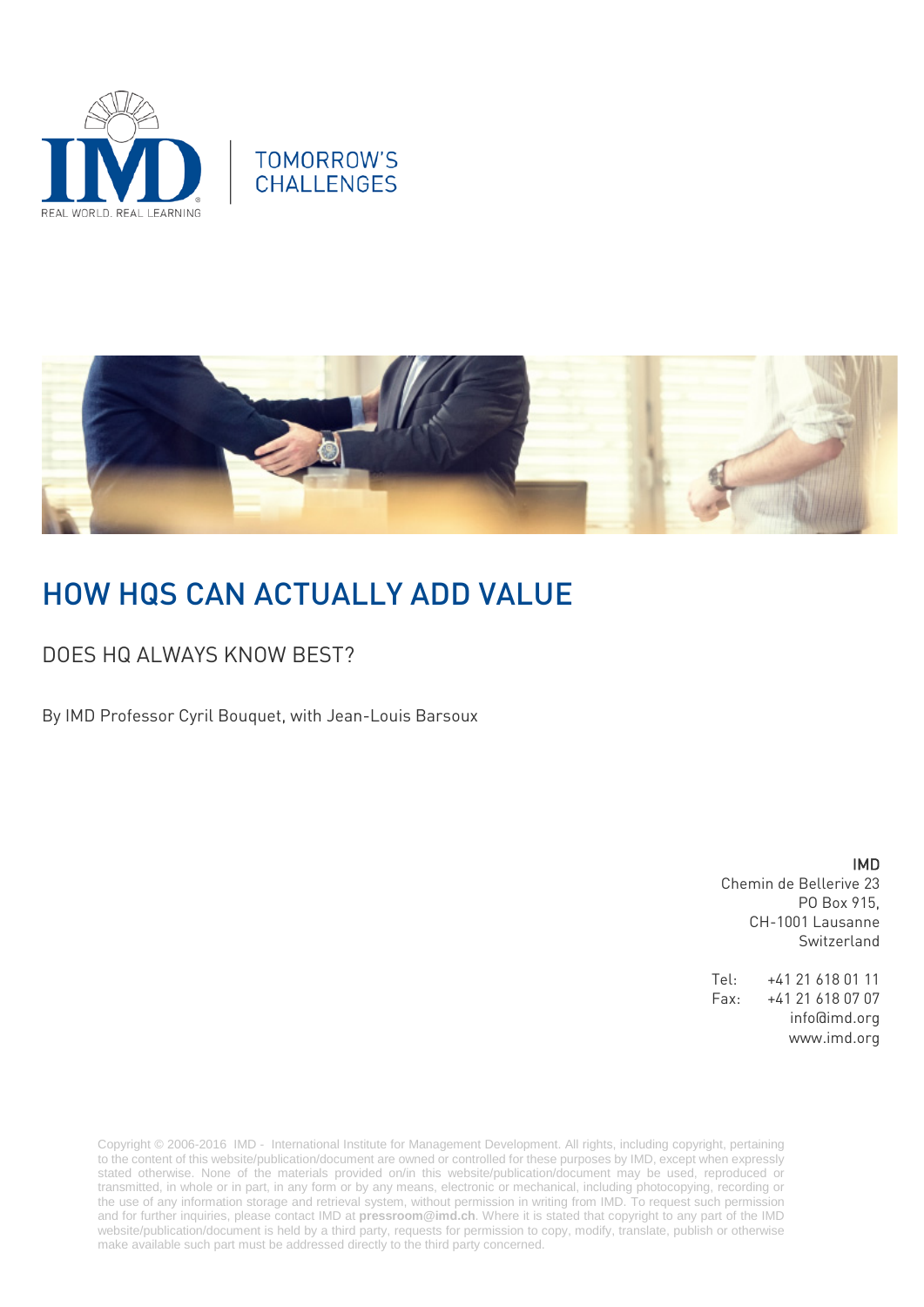Executives often mock the contribution of head offices to their subsidiaries. And rightly so. Head offices remain bastions of conservatism, advocating innovation everywhere but at HQ. To add real value, the corporate center must rethink its role, to be less of a parent and more of a partner. From dozens of interviews with dissatisfied subsidiary heads (talking anonymously), this implies three key changes.

### **Hear to help**

To contribute effectively, headquarters' executives must first understand the business of the local operation, which means both listening and facing reality**.** When they fly in for visits, HQ staff typically show little appetite for the kind of unstructured contact that might yield better understanding or insight. As the head of a Thai subsidiary in a European electronics group noted, "When the senior people come, they go from the airport to a hotel to a boardroom and back out".

To develop a more accurate picture of what's happening on the ground, HQ staff must look beyond the "usual suspects" and talk to frontline people and customers. According to an Indian executive with experience both at HQ and as a country manager, it would help to include some slack during visits. "In an ideal visit, the presentations would be planned, but not scripted, and there would be an opportunity for HQ executives to actually wander around and talk to people, to see the reality".

### **Think client**

To add value, HQ must curb its "supply-side mentality" and put the subsidiary's needs at the top of the agenda. The Brazil country manager of a U.S. FMCG company reported a particularly productive relationship with his HQ. Comparing his current company with previous employers, he stressed the importance of clarifying who takes the lead in driving the business. "In our case, it's quite clear that the affiliate is the *entrepreneur* and the corporate head office staff are the *consultants* who are here to support us…. The moment that you get experts coming out from the corporate headquarters telling you what to do, then that becomes very frustrating."

HQ advice is more likely to be taken on board if it is delivered in a way that shows respect for and supports the receiver. Consider the testimony of an Australian subsidiary manager. Contrasting her experience with helpful and less helpful senior visitors, she commented: "The more they try to listen rather than preach, the more value they can add. I think their role should be more like a sparring partner than a teacher… someone with whom you train, with whom you exchange ideas; with whom you actually go through the thinking process."

#### **Relieve headaches**

Besides challenging subsidiary managers and helping them develop their plans, HQ staff can actually *do things* for them. During visits, HQ executives can lend their weight in different ways. Rather than block the entire schedule with their own priorities, they can set some time aside to pursue the subsidiary manager's priorities, putting their presence to practical use. The German head of government affairs and corporate communications for a U.S. healthcare group describes the ideal scenario: "Let's say my CEO is coming, and I have full autonomy to make arrangements for him. Sometimes we need to leverage higher people from global to do what we cannot do by using up our local personnel. So maybe we can use our group CEO ranking to meet with government officials to sign a permit, to make a keynote speech, to conduct a media interview or to meet with a hospital president."

If they make themselves available, senior HQ executives can also have an impact internally. Their presence can have a morale boosting effect; for example, when they close a workshop or recognize the achievements of local staff. Contact with top ranking executives is highly valued. According to the Ecuador subsidiary manager of a European foods giant, "Seniority counts. If you have anyone from the head office here, this is like a big moment in people's lives".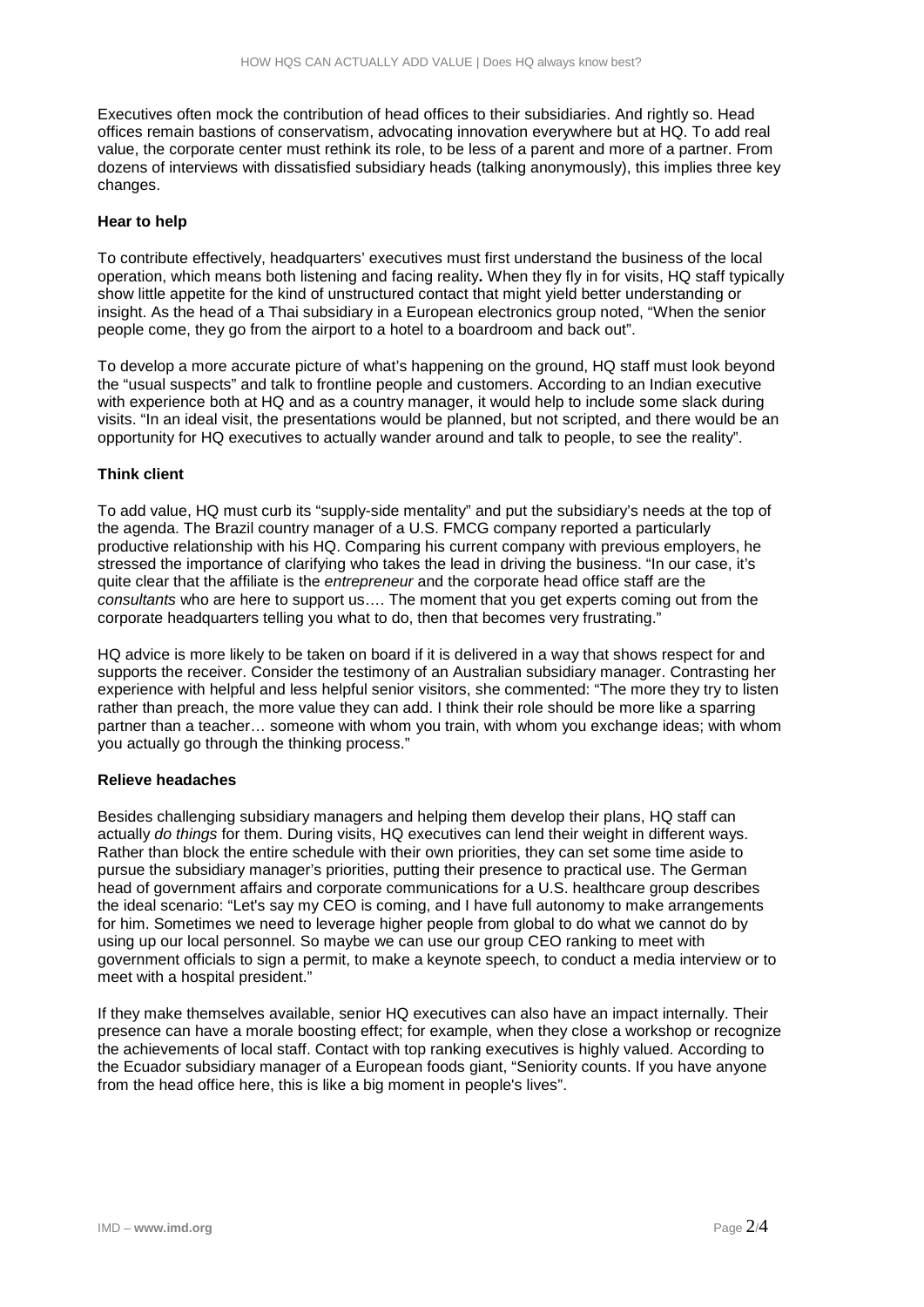Overall, these recommendations demand a reversal in mindset: from pushing existing solutions to jointly identifying and removing client problems. Persistent references to head office as the "parent" are unhelpful. The parenting metaphor conveys the need for HQ to provide knowledge, resources and protection to subsidiaries, and to set expectations, standards and boundaries. But it also suggests one-way dependence, as well as implying that "HQ-knows-best". This kind of hierarchical thinking does not reflect the way that HQ-subsidiary relations have evolved.

*Networks* do not require a parent, so much as a coordinator or facilitator. Trends such as reverse innovation, inpatriation and lateral communication between subsidiaries have overturned the conventional top-down flows of ideas, talent, and capabilities. In this context, the parenting metaphor drives the wrong kind of efforts and attention from HQ – encouraging dependence and passivity from the subsidiaries in the process.

*[Cyril Bouquet](http://www.imd.org/about/facultystaff/Bouquet.cfm) is Professor of Strategy at IMD (Lausanne, Switzerland) and Jean-Louis Barsoux is a Senior Research Fellow at IMD.*

*A version of this article was published in Forbes.*